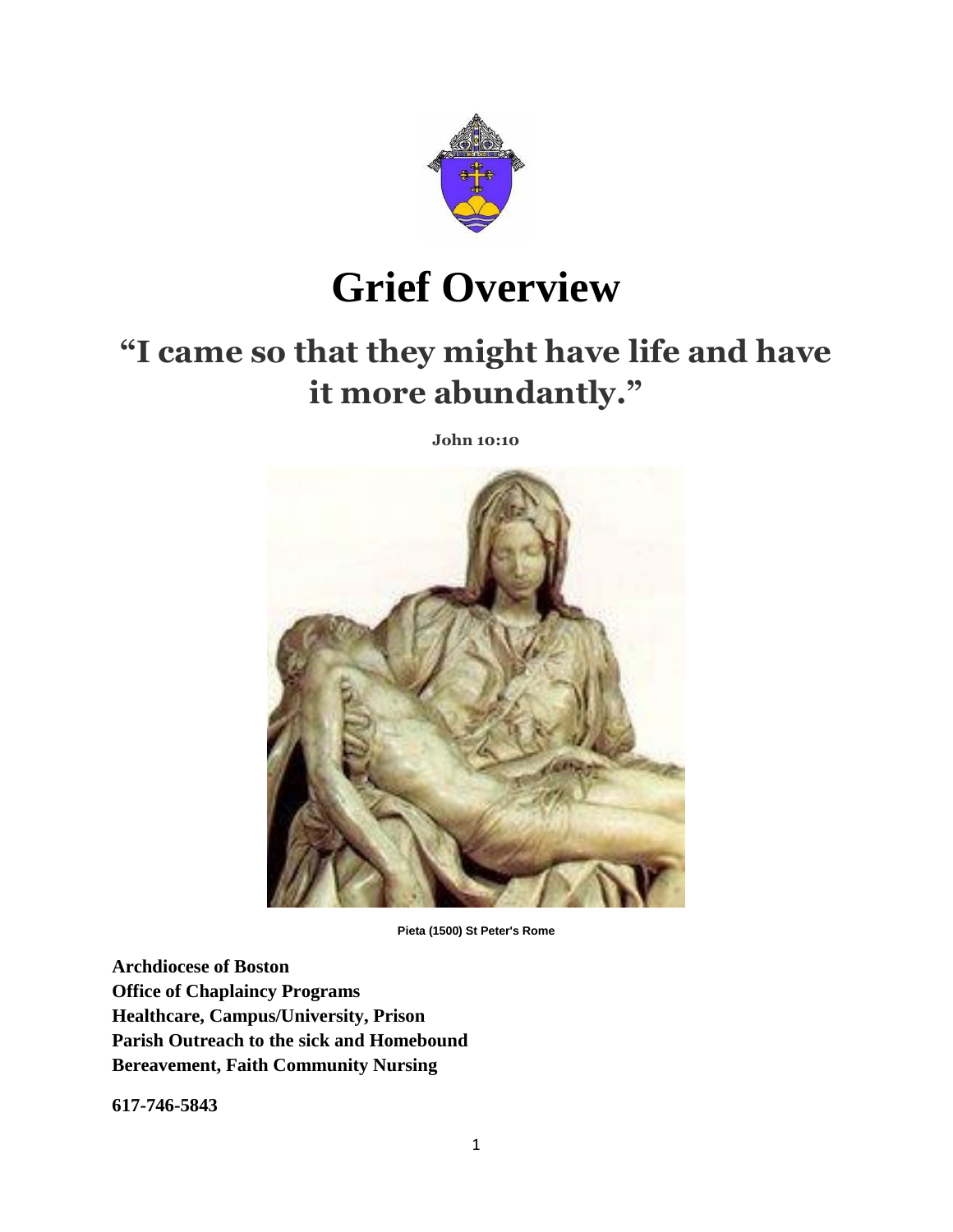### **Basic Grief information:**

Grief is defined as a multi-faceted response to loss, particularly to the loss of someone or something to which a bond was formed. Although conventionally focused on the emotional response to loss, it also has physical, cognitive, behavioral, social, and philosophical dimensions. Common to human experience is the death of a loved one, whether it be a friend, family, or other companion. While the terms are often used interchangeably, bereavement often refers to the state of loss, and grief to the reaction to loss. (From Wikipedia, the free encyclopedia)

Grief is a healthy normal human response to a loss. Every person grieves differently.

Examples of a loss that may cause grief:

- Death of a loved one
- Separation or divorce
- Miscarriages
- Injury or disability
- Loss of a job, property, or pet
- Moving to a new place
- A child leaving home

The greatest loss which we experience is the death of a loved one. Grieving is a natural normal way which helps us to accept our loss.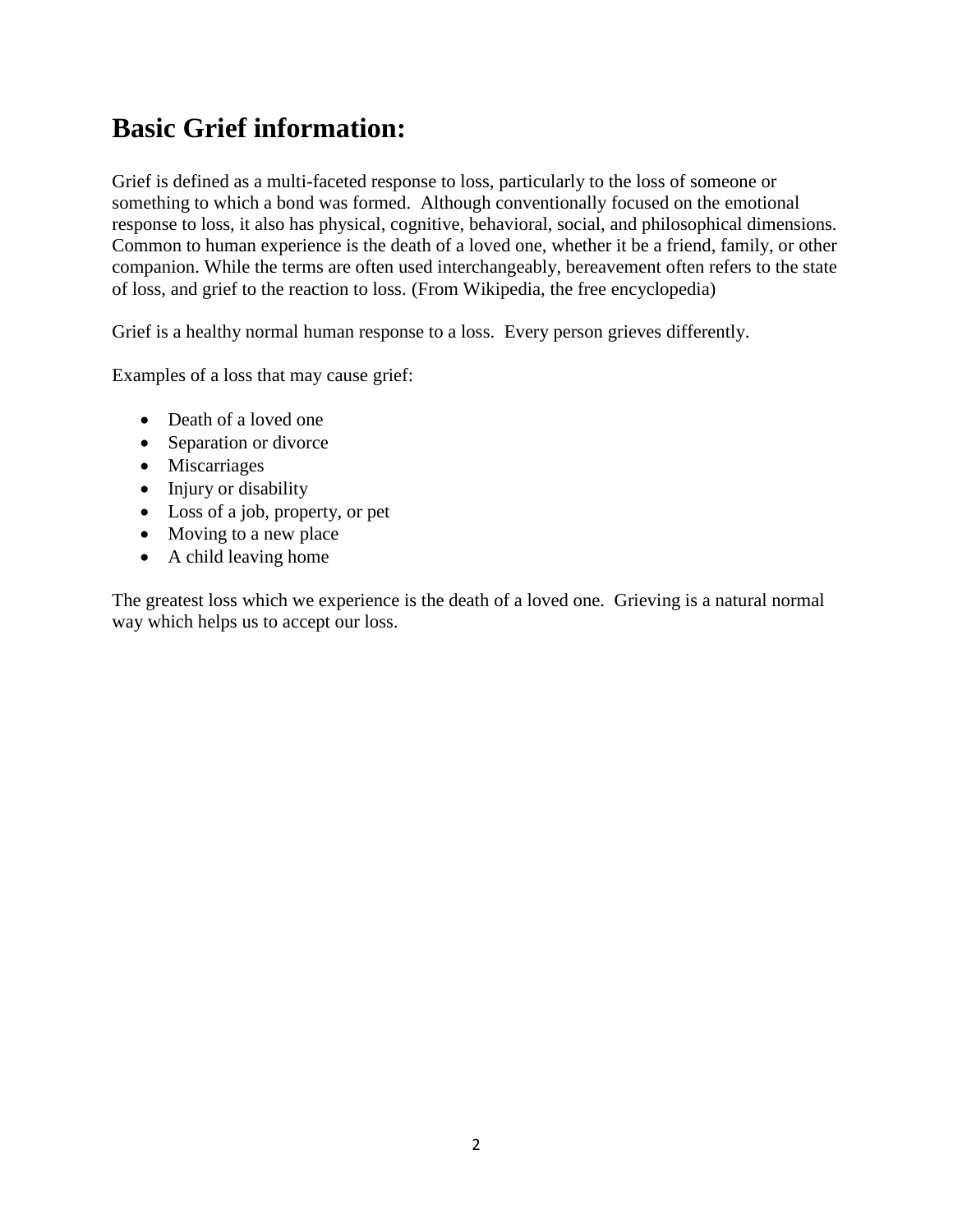### **What can we do to help heal from a loss:**

#### **Emotionally**

- Express your feelings aloud
- Ask for help
- Accept help
- Be kind and patient to yourself

#### **Physically**

- Get plenty of rest
- Exercise and eat a healthy diet
- Be alert to persistent problems (weight loss, headaches, difficulty sleeping, lack of energy)
- See your physician if needed

#### **Psychologically**

- Set short term goals
- Try new activities
- Try to regain a positive outlook
- Evaluate your goals

#### **Sources of help**

- Counseling
- Support groups
- Social service organizations
- To find more information check with local hospice, hospitals, faith community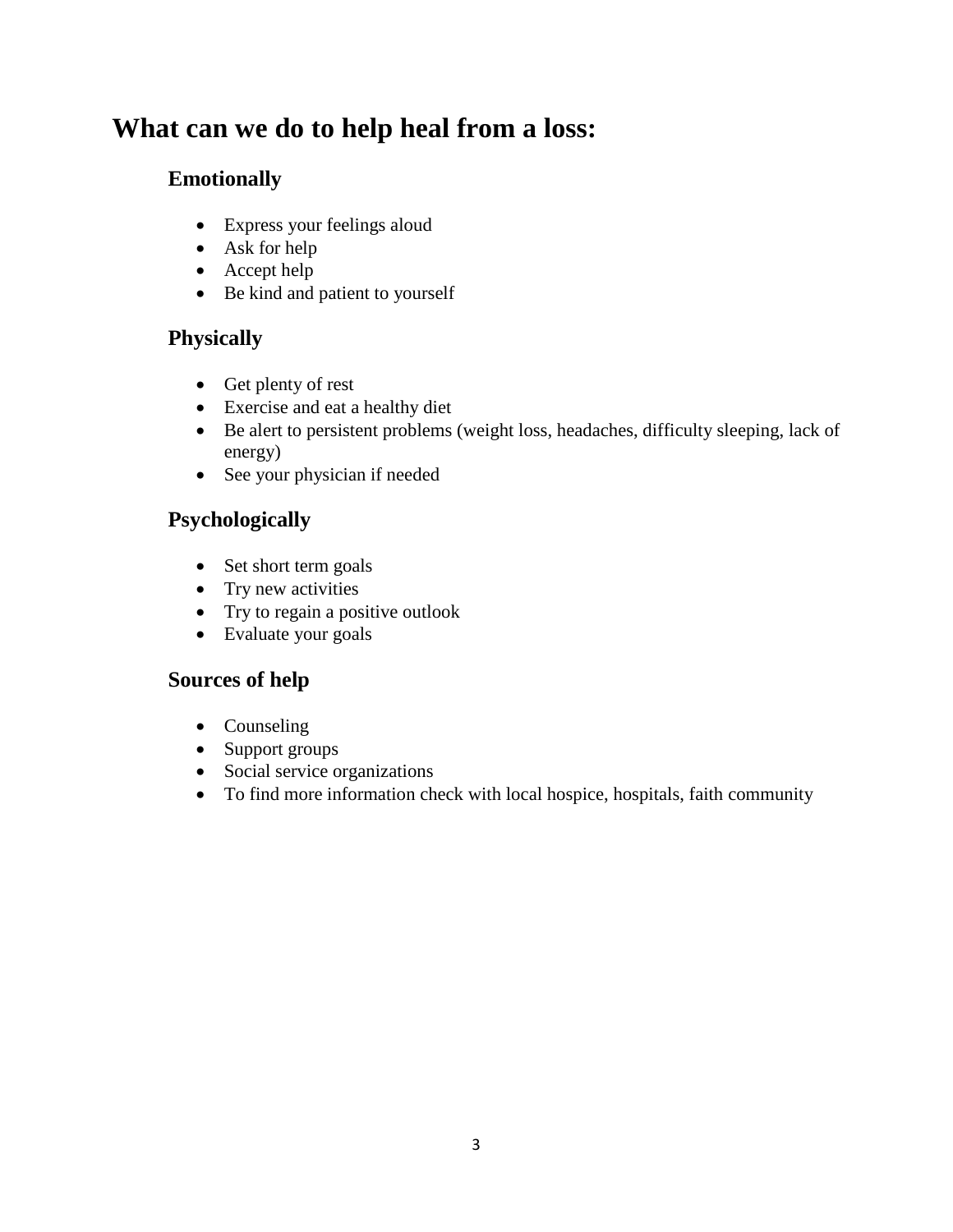# **MYTHS AND FACTS ABOUT GRIEF**

**MYTH:** The pain will go away faster if you ignore it.

**Fact:** Trying to ignore your pain or keep it from surfacing will only make it worse in the long run. For real healing it is necessary to face your grief and actively deal with it.

**MYTH:** It's important to be "be strong" in the face of loss.

Fact: Feeling sad, frightened or lonely is a normal reaction to loss. Crying doesn't mean you are weak. You don't need to "protect" your family or friends by putting on a brave front. Showing your true feelings can help them and you.

**MYTH:** If you don't cry, it means you aren't sorry about the loss.

Fact: Crying is a normal response to sadness, but it's not the only one. Those who don't cry may feel the pain just as deeply as others. They may simply have other ways of showing it.

**MYTH:** Grief should last about a year.

**Fact:** There is no right or wrong time frame for grieving. How long it takes can differ from person to person.

**MYTH:** Moving on with your life means you're forgetting the one you lost.

**Fact:** Moving on means you've accepted your loved one's death. That is not the same as forgetting. You can create a new life and still keep your loved one's memory a part of you.

**MYTH:** Friends can help by not bringing up the subject.

Fact: People who are grieving usually want and need to talk about their loss. Bringing up the subject can make it easier to talk about.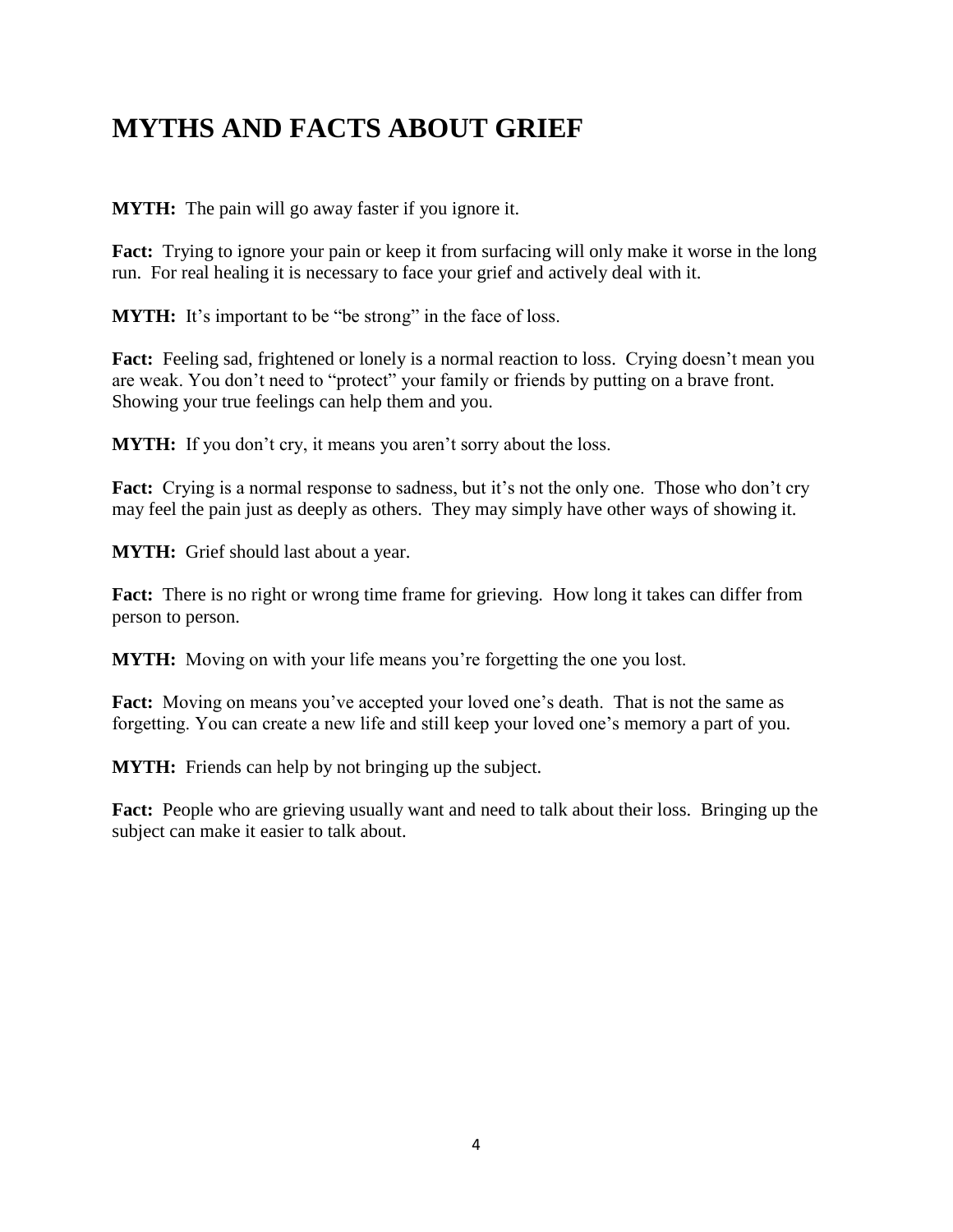# **Types of Grief**

#### **Anticipatory Grief:**

Experiencing anticipatory grief may provide time for the preparation of loss, acceptance of loss, the ability to finish unfinished business, life review and resolve conflicts

#### **Normal Grief:**

Normal feelings, reactions and behaviors to a loss; grief reactions can be physical, psychological, cognitive, behavioral

#### **Complicated Grief:**

#### **Chronic Grief:**

Normal grief reactions that do not subside and continue over very long periods of time

#### **Delayed Grief:**

Normal grief reactions that are suppressed or postponed. The survivor consciously of unconsciously avoids the pain of the loss.

#### **Exaggerated Grief:**

Survivor resorts to self-destructive behaviors such as suicide.

#### **Masked Grief:**

Survivor is not aware that behaviors that interfere with normal functioning are a result of the loss.

#### **Disenfranchised Grief:**

The grief encountered when a loss is experienced and cannot be openly acknowledged, socially sanctioned or publicly shared.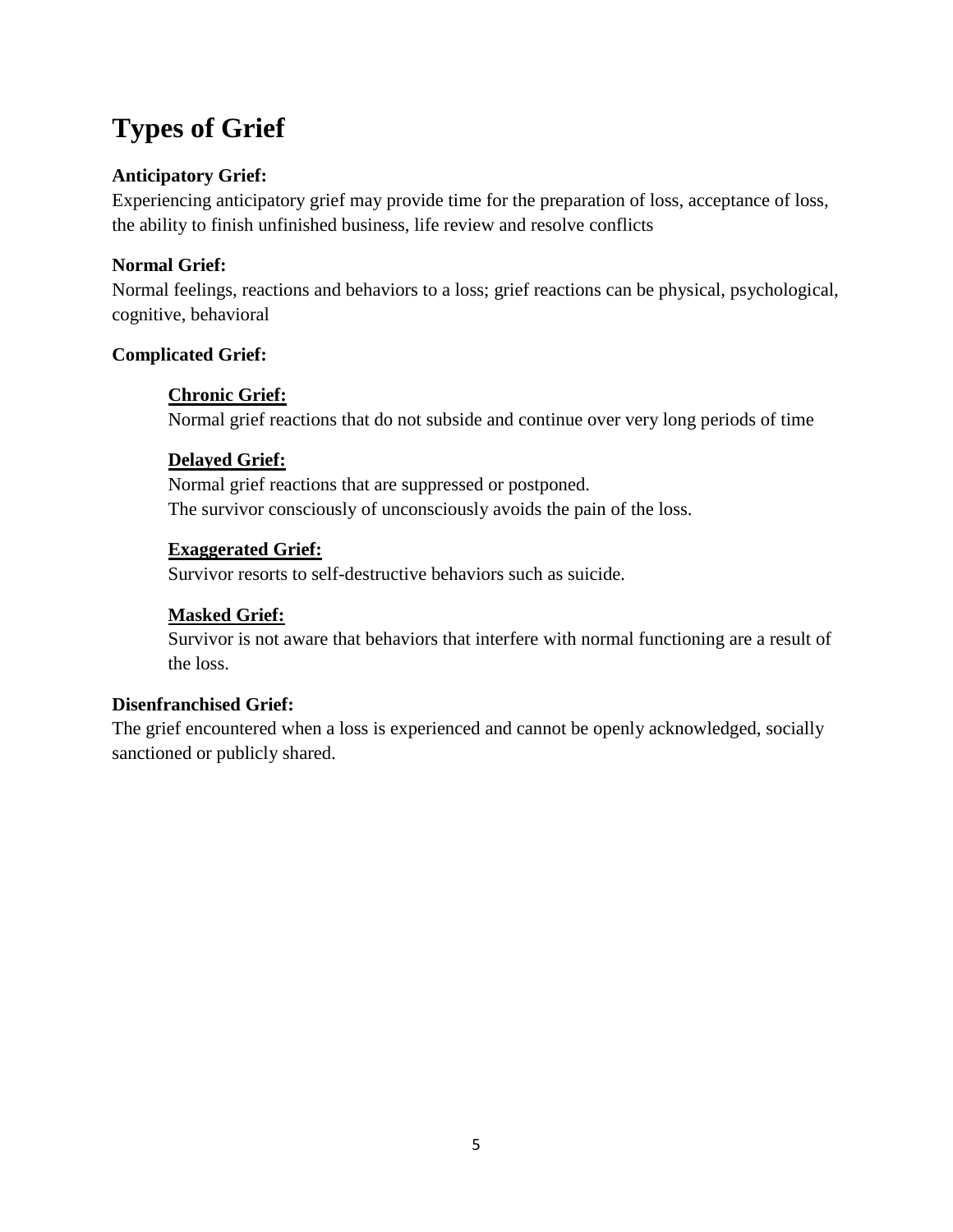### **Are there stages of grief?**

In 1969, psychiatrist Elisabeth Kübler-Ross introduced what became known as the "five stages of grief." These stages of grief were based on her studies of the feelings of patients facing terminal illness, but many people have generalized them to other types of negative life changes and losses, such as the death of a loved one or a break-up.

#### **The five stages of grief:**

- **Denial:** "This can't be happening to me."
- **Anger:** "*Why* is this happening? Who is to blame?"
- **Bargaining:** "Make this not happen, and in return I will \_\_\_\_."
- **Depression:** "I'm too sad to do anything."
- **Acceptance:** "I'm at peace with what happened."

If you are experiencing any of these emotions following a loss, it may help to know that your reaction is natural and that you'll heal in time. However, not everyone who is grieving goes through all of these stages – and that's okay. Contrary to popular belief, **you do not have to go through each stage in order to heal.** In fact, some people resolve their grief without going through *any* of these stages. And if you do go through these stages of grief, you probably won't experience them in a neat, sequential order, so don't worry about what you "should" be feeling or which stage you're supposed to be in.

Kübler-Ross herself never intended for these stages to be a rigid framework that applies to everyone who mourns. In her last book before her death in 2004, she said of the five stages of grief, "They were never meant to help tuck messy emotions into neat packages. They are responses to loss that many people have, but **there is not a typical response to loss, as there is no typical loss.** Our grieving is as individual as our lives."

#### **Grief is a roller coaster, not a series of stages**

It is best not to think of grief as a series of stages. Rather, we might think of the grieving process as a roller coaster, full of ups and downs, highs and lows. Like many roller coasters, the ride tends to be rougher in the beginning; the lows may be deeper and longer. The difficult periods should become less intense and shorter as time goes by, but it takes time to work through a loss. Even years after a loss, especially at special events such as a family wedding or the birth of a child, we may still experience a strong sense of grief.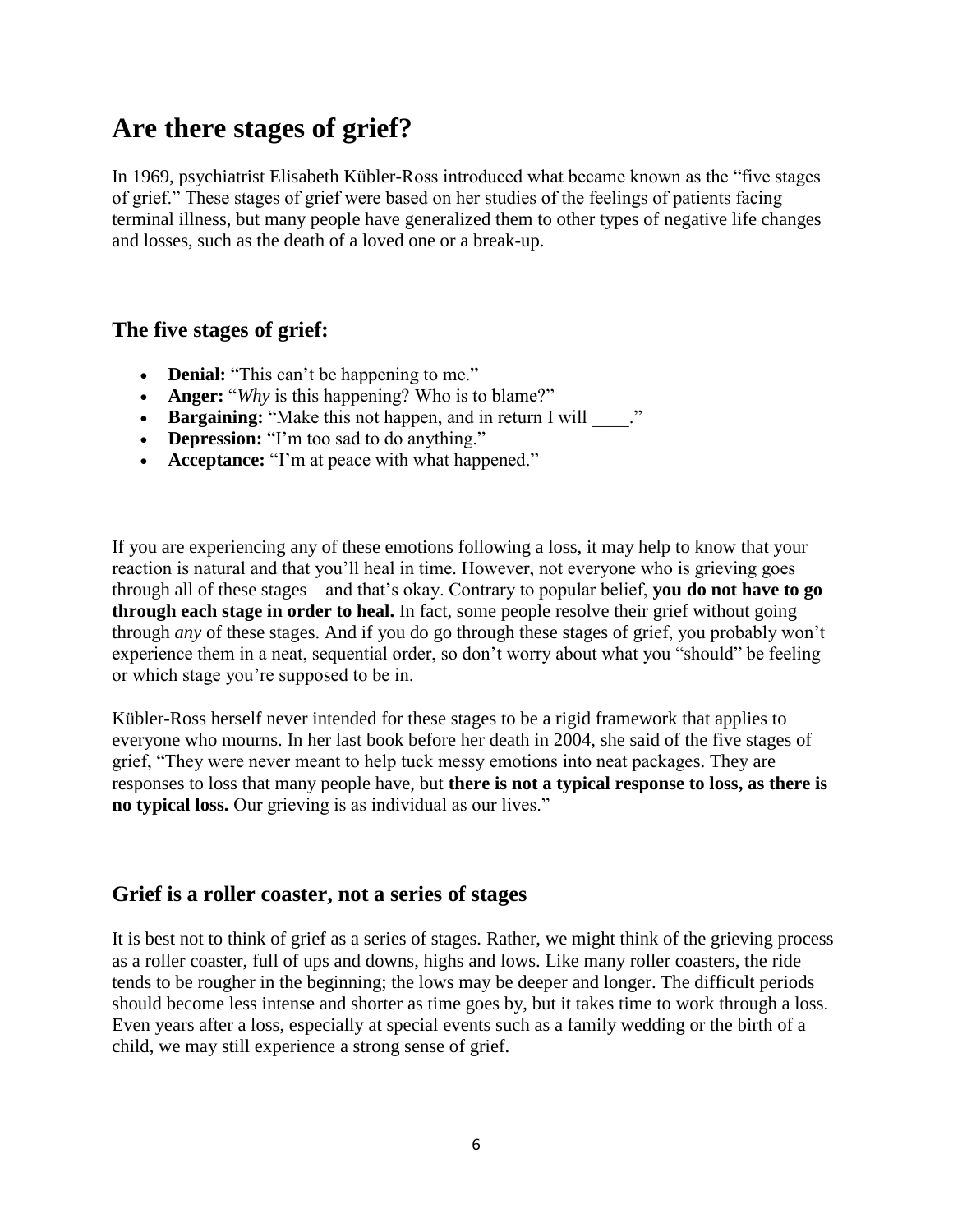# **Timetables for Grief**

One of the most frequently asked question is: "How long will it last?" Everyone grieves differently and so the time table is different for everyone. This is a general description.

#### **Month one**:

In the first month, grieving persons may be so busy with funeral arrangements, visitors, paperwork and other immediate tasks that they have little time to begin the grieving process. They may also be numb and feel that the loss is unreal. This may last beyond the first month if the death was sudden, violent or particularly untimely.

#### **Month Three:**

This may be a particularly challenging time for many grieving persons. Visitors have gone home, cards and calls have pretty much stopped and most of the numbness has worn off. Many who do not understand the grief process may pressure the grieving person to get back to normal. The grieving person is just beginning the very painful task of understanding what this loss really means.

#### **Months four through twelve:**

The grieving person continues to work through the many tasks of learning to live with the loss. There begins to be a more good days than bad days. Difficult periods will crop up sometimes with no obvious trigger, even late into the last half of the first year. It is important that the grieving person understand these difficult periods are normal, not a sign of weakness. They are not a set back or a sign of a lack of progress

#### **Significant anniversaries:**

During the first year, personal and public holidays present additional challenges. Birthdays (of the deceased and other family members), weddings anniversaries and family and school reunions can be difficult. Medical anniversaries, such as the day of diagnosis, the day someone is hospitalized or came home from the hospital can also bring up memories. The grieving person may not be aware of these dates but they may still affect them.

#### **The one-year anniversary of the death:**

Reactions to the anniversary may begin days or weeks before the actual date. Many people describe reliving those last difficult days. Even individuals who have been doing well may be surprised at how intensely the one year anniversary affects them. People generally welcome additional acknowledgment or support during anniversaries.

#### **The second year:**

Most grieving people agree that it takes at least two years to start feeling as if they have established workable new routines and a new identity without the deceased person. Many of the tasks of the second year have to do with re-assessing goals, discovering a new identity and creating a different life style.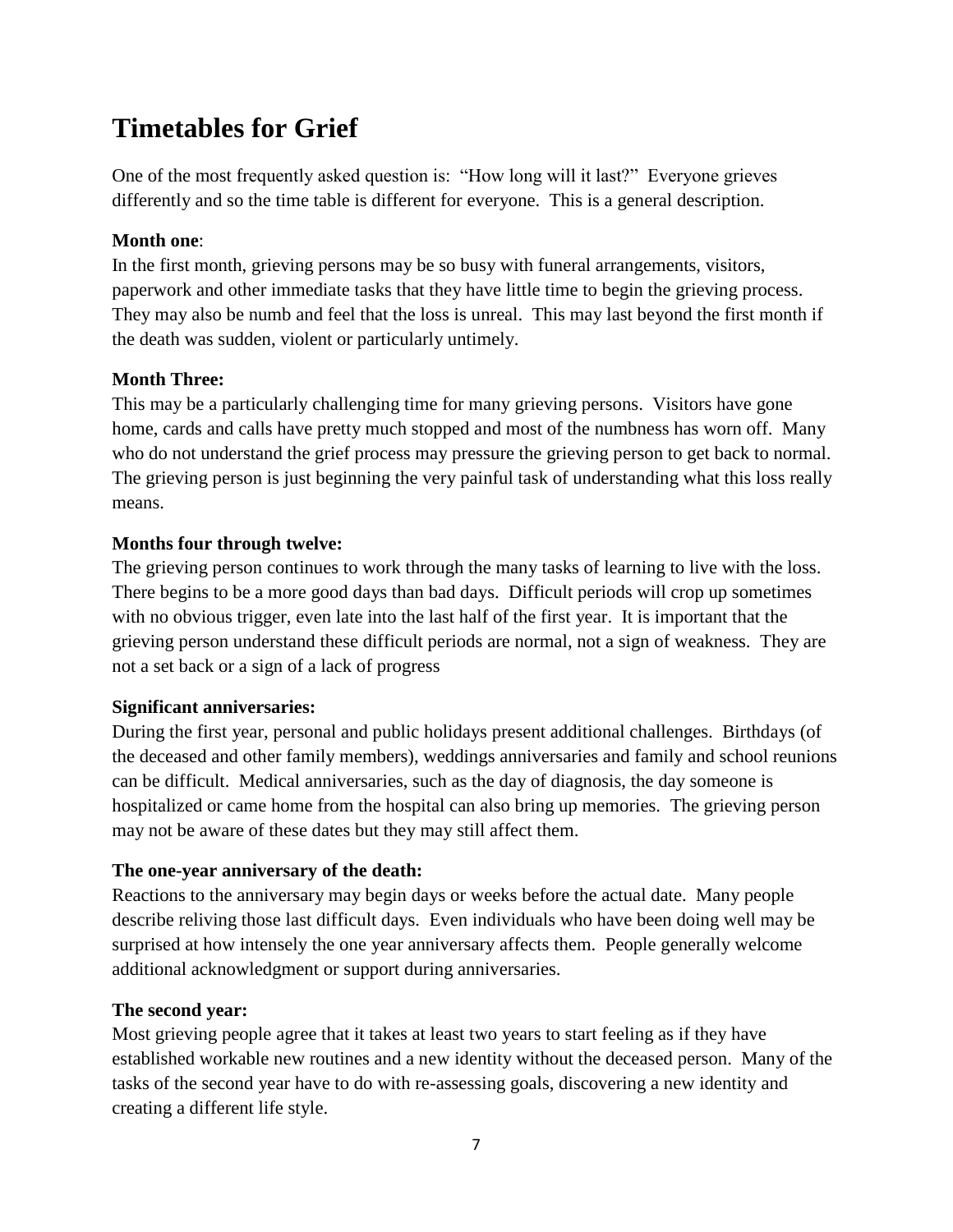### **Why does the grieving process last so long?**

It is often difficult for the family, friends and colleagues of a loved one to understand why the grieving process lasts so long. They want to see us happy again and getting on with our life. It is important to be aware of the many kinds and levels of loss that can accompany the death of a loved one. This awareness may help us and others who care about us to be more patient and gentle to us and to others during the grieving process.

We will often experience a secondary loss that may not be as obvious as the overwhelming loss of a loved one.

**Loss of a large part of ourselves**: There is always a part of us that was given to our loved one.

Loss of Identity: Part of who we are is what we did with and for the other person.

**Loss of Self Confidence:** The feeling of inadequacy, not being able to do anything right, is often a strong feeling after a loss.

**Loss of a chosen lifestyle:** Death forces us to change, to begin a new lifestyle weather we want to or not.

Loss of security: When a love one dies we lose the most basic sense of security. We often don't know what will happen next or how to respond to situations.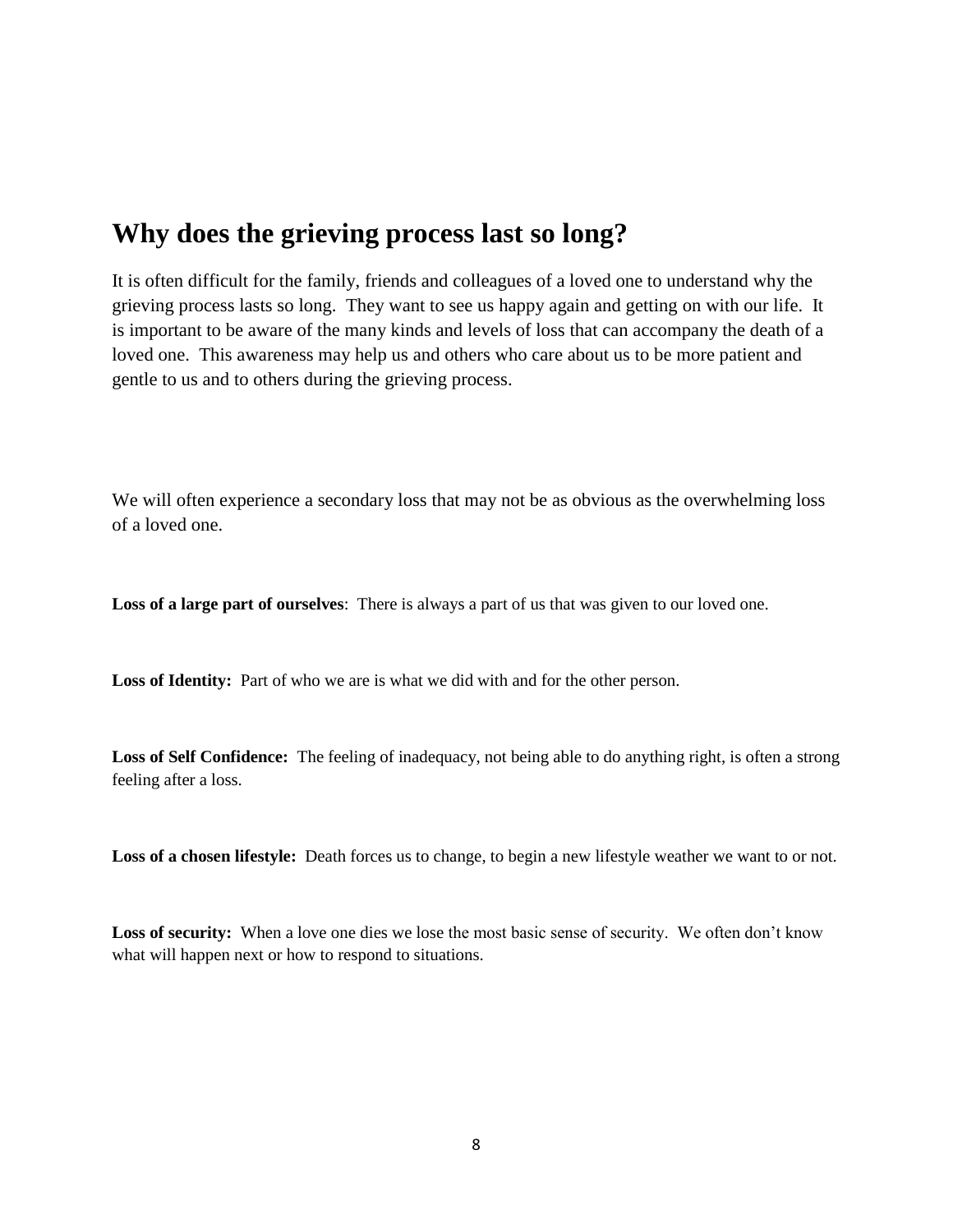### **Dual Process Model**

The Dual Process Model of coping with bereavement was developed by Stroebe and Schut (Stroebe & Schut, 1999, 2010). A Model that states normal grief involves an oscillation between confronting the loss (loss oriented) and compartmentalizing it so the the mourner can attend to the life changes necessitated by the death (restoration orientation). (Handbook of Thanatology  $2<sup>nd</sup>$  edition 222)

This model departs from the traditional way of thinking that describes mourning as cyclical rather the linear or a stage like process. This model continues the bond with the decease. It allows the mourning person to continue their bonds with the decease and to move on in life without the deceased. They are able to feel and do by reorganizing their relationship with the deceased.



Dual Process Model of Coping with Bereavement

**FIGURE** 1 A dual process model of coping with bereavement. (Stroebe and Schut, 1999,2010)

 $\parallel$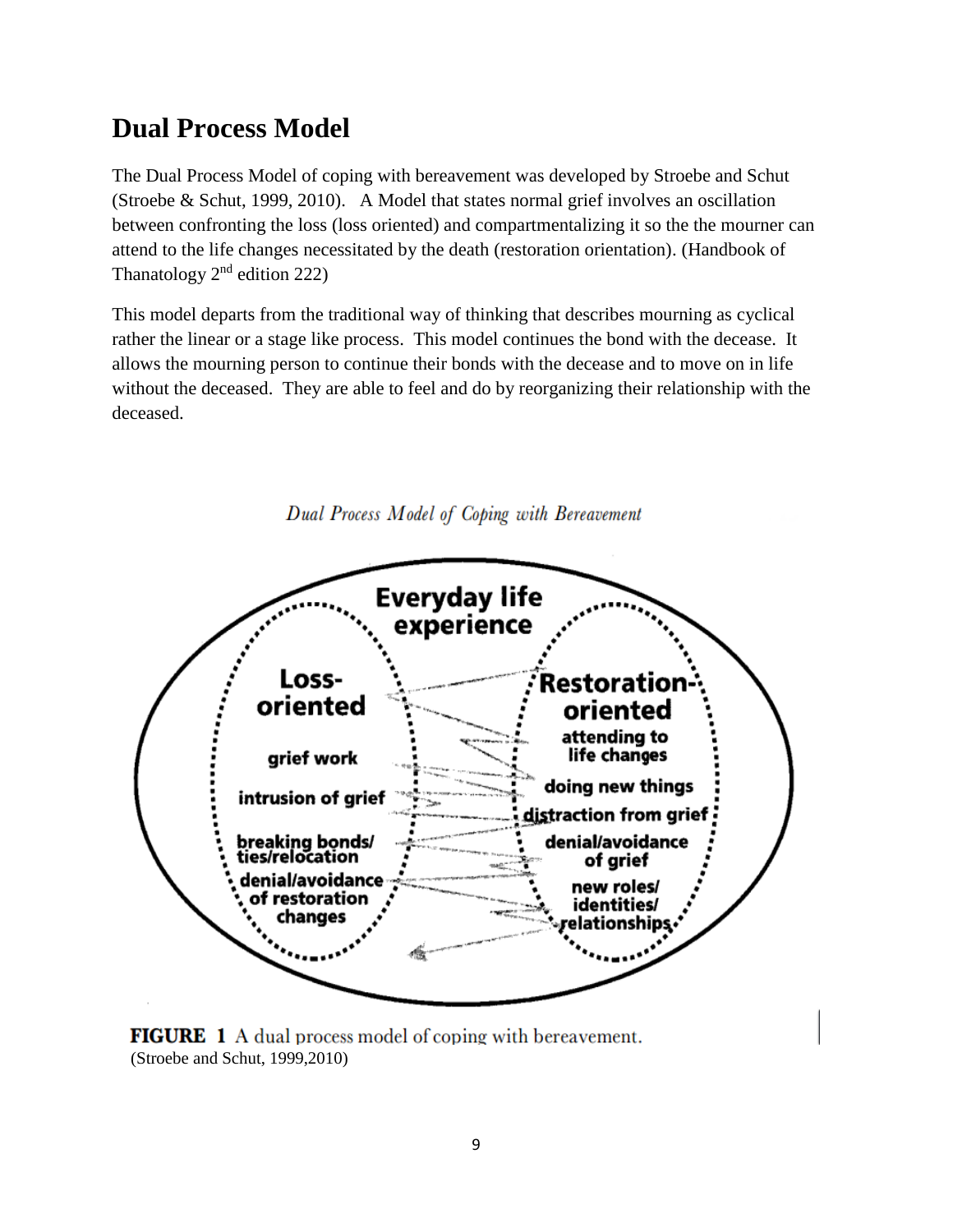### **Continuing Bonds**

"When your loved one dies grief isn't about working through a linear process that ends with 'acceptance' or a 'new life', where you have moved on or compartmentalized your loved one's memory. Rather, when a loved one dies you slowly find ways to adjust and redefine your relationship with that person, allowing for a continued bond with that person that will endure, in different ways and to varying degrees, throughout your life. This relationship is not unhealthy, nor does it mean you are not grieving in a normal way. Instead, the continuing bonds theory suggests that this is not only normal and healthy, but that an important part of grief is continuing ties to loved ones in this way. Rather than assuming detachment as a normal grief response, continuing bonds considers natural human attachment even in death." (http://www.whatsyourgrief.com/continuing-bonds-shifting-the-grief-paradigm/)

#### **Resiliency**

Fr Terence P. Curley in his new book Challenging the Landscape of Loss states:

"We are resilient beings. The new science highlights our ability to experience resiliency while we grieve. It does not mean that we do not grieve, and it certainly does not minimize grief. Rather it means, as Professor Bonanno puts is, we are "hard wired" to go through grief probably better than we thought.

Resiliency is the more common response to grief. It is the rule not the exception. This flies in the face of a "medical model,' which insists there are "symptoms" of searching, yearning, anger, and possible guilt. It is not necessary to have grief counseling when we do not express these emotions, as the prevailing theory suggested for many years.

Seeking purpose and meaning is the new description of how bereaved go through losses. More appropriate responses may be searching for meaning and finding meaning. When the person who is grieving is appreciated as the one who makes sense of his world, we give significance to the loss. On a deeper level the bereaved are finding highly personal meaning in their experience. This is in keeping with "Sorting things out" while we grieve so we can revise and rebuild our world."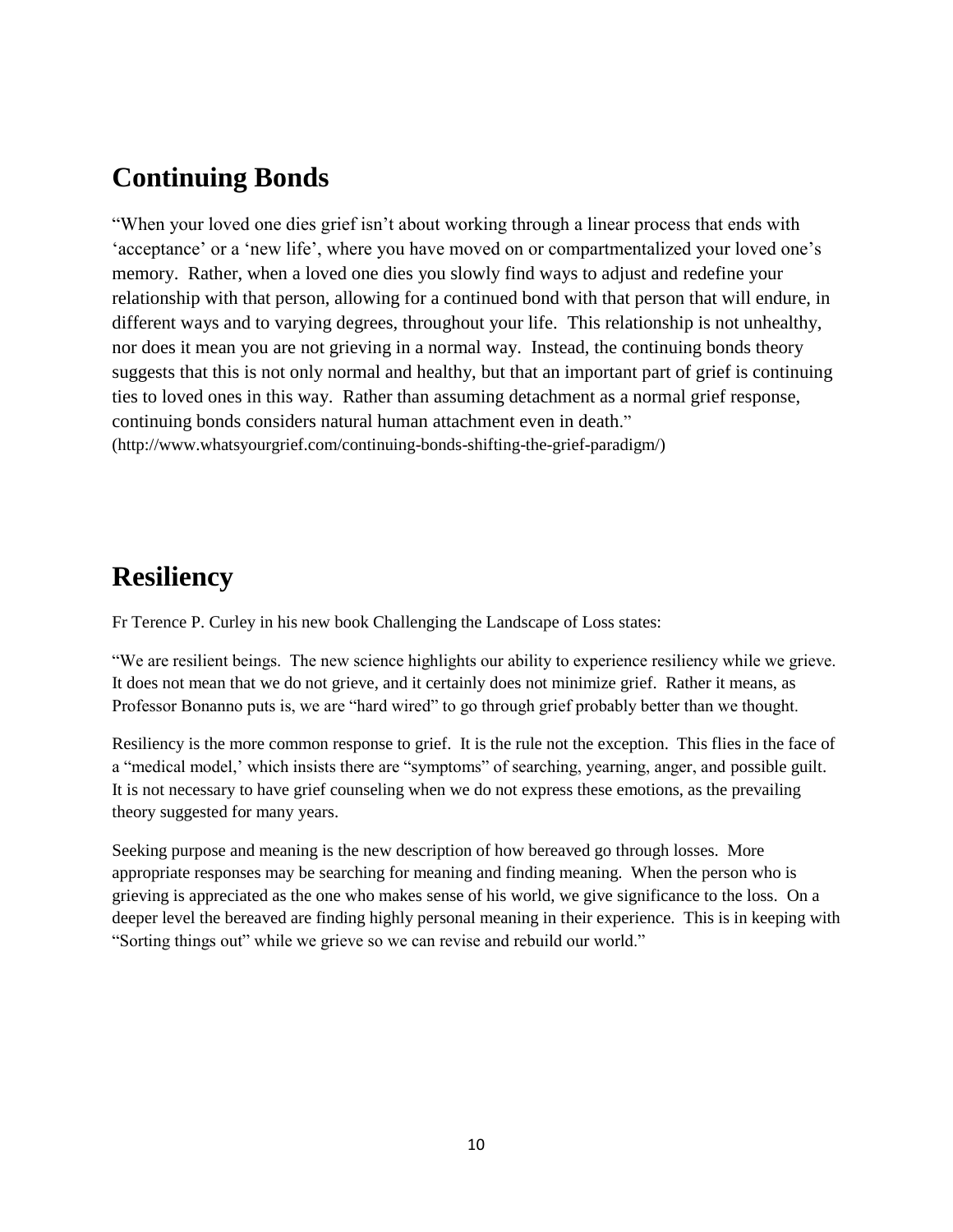# **Common symptoms of grief**

While loss affects people in different ways, many people experience the following symptoms when they're grieving. Just remember that almost anything that you experience in the early stages of grief is normal – including feeling like you're going crazy, feeling like you're in a bad dream, or questioning your religious beliefs.

- **Shock and disbelief** Right after a loss, it can be hard to accept what happened. You may feel numb, have trouble believing that the loss really happened, or even deny the truth. If someone you love has died, you may keep expecting them to show up, even though you know they're gone.
- **Sadness** Profound sadness is probably the most universally experienced symptom of grief. You may have feelings of emptiness, despair, yearning, or deep loneliness. You may also cry a lot or feel emotionally unstable.
- **Guilt**  You may regret or feel guilty about things you did or didn't say or do. You may also feel guilty about certain feelings (e.g. feeling relieved when the person died after a long, difficult illness). After a death, you may even feel guilty for not doing something to prevent the death, even if there was nothing more you could have done.
- **Anger** Even if the loss was nobody's fault, you may feel angry and resentful. If you lost a loved one, you may be angry at yourself, God, the doctors, or even the person who died for abandoning you. You may feel the need to blame someone for the injustice that was done to you.
- **Fear**  A significant loss can trigger a host of worries and fears. You may feel anxious, helpless, or insecure. You may even have panic attacks. The death of a loved one can trigger fears about your own mortality, of facing life without that person, or the responsibilities you now face alone.
- **Physical symptoms** We often think of grief as a strictly emotional process, but grief often involves physical problems, including fatigue, nausea, lowered immunity, weight loss or weight gain, aches and pains, and insomnia.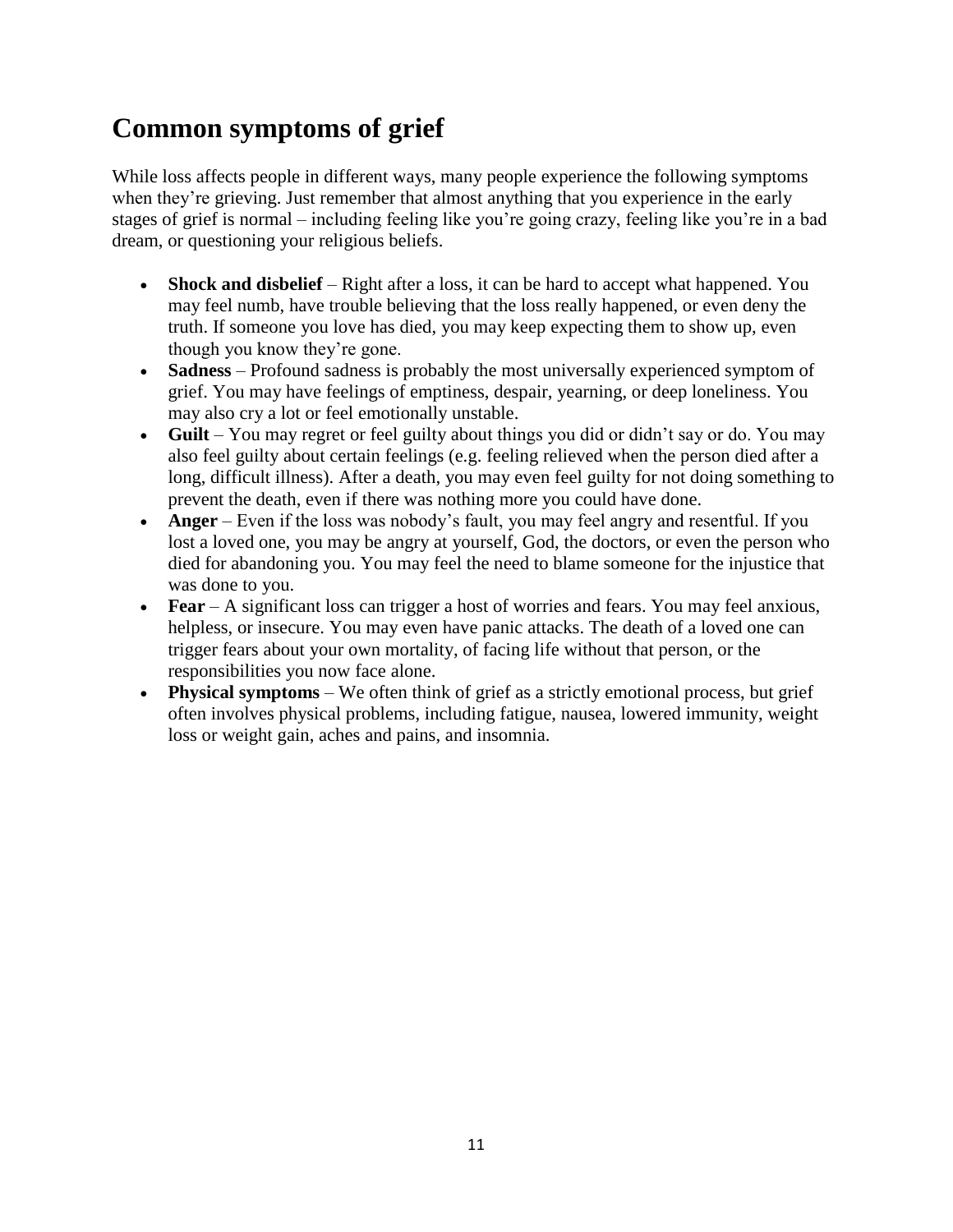### **Coping with grief and loss: Get support**

The single most important factor in healing from loss is having the support of other people. Even if you aren't comfortable talking about your feelings under normal circumstances, it's important to express them when you're grieving. Sharing your loss makes the burden of grief easier to carry. Wherever the support comes from, accept it and **do not grieve alone.** Connecting to others will help you heal.

### **Finding support after a loss**

- **Turn to friends and family members**  Now is the time to lean on the people who care about you, even if you take pride in being strong and self-sufficient. Draw loved ones close, rather than avoiding them, and accept the assistance that's offered. Oftentimes, people want to help but don't know how, so tell them what you need – whether it's a shoulder to cry on or help with funeral arrangements.
- **Draw comfort from your faith** If you follow a religious tradition, embrace the comfort its mourning rituals can provide. Spiritual activities that are meaningful to you – such as praying, meditating, or going to church – can offer solace. If you're questioning your faith in the wake of the loss, talk to a clergy member or others in your religious community.
- **Join a support group** Grief can feel very lonely, even when you have loved ones around. Sharing your sorrow with others who have experienced similar losses can help. To find a bereavement support group in your area, contact local hospitals, hospices, funeral homes, and counseling centers.
- Talk to a therapist or grief counselor If your grief feels like too much to bear, call a mental health professional with experience in grief counseling. An experienced therapist can help you work through intense emotions and overcome obstacles to your grieving.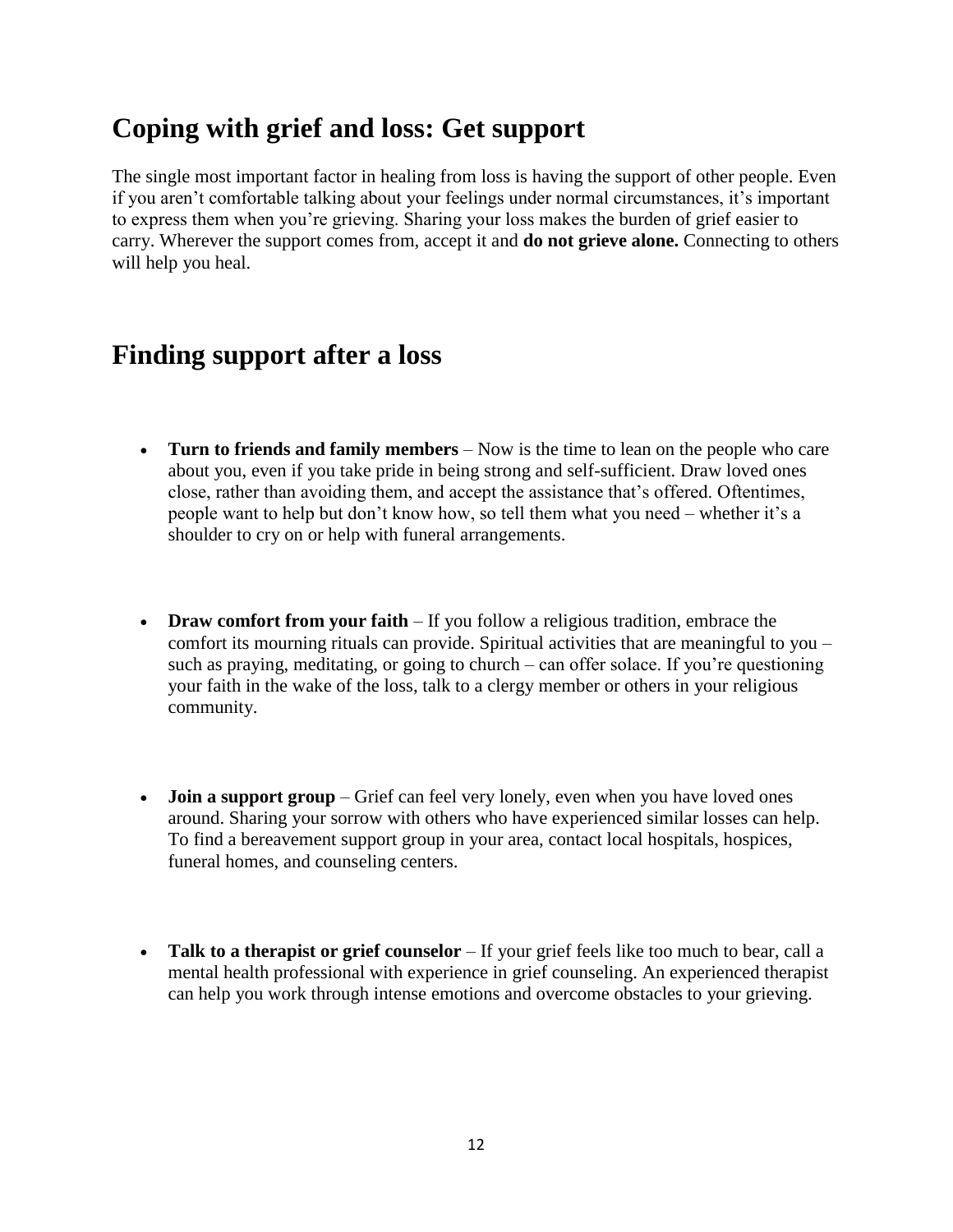## **Coping with grief and loss: Take care of yourself**

When you're grieving, it's more important than ever to take care of yourself. The stress of a major loss can quickly deplete your energy and emotional reserves. Looking after your physical and emotional needs will help you get through this difficult time.

- **Face your feelings.** You can try to suppress your grief, but you can't avoid it forever. In order to heal, you have to acknowledge the pain. Trying to avoid feelings of sadness and loss only prolongs the grieving process. Unresolved grief can also lead to complications such as depression, anxiety, substance abuse, and health problems.
- **Express your feelings in a tangible or creative way.** Write about your loss in a journal. If you've lost a loved one, write a letter saying the things you never got to say; make a scrapbook or photo album celebrating the person's life; or get involved in a cause or organization that was important to him or her.
- **Look after your physical health**. The mind and body are connected. When you feel good physically, you'll also feel better emotionally. Combat stress and fatigue by getting enough sleep, eating right, and exercising. Don't use alcohol or drugs to numb the pain of grief or lift your mood artificially.
- **Don't let anyone tell you how to feel, and don't tell yourself how to feel either.** Your grief is your own, and no one else can tell you when it's time to "move on" or "get over it." Let yourself feel whatever you feel without embarrassment or judgment. It's okay to be angry, to yell at the heavens, to cry or not to cry. It's also okay to laugh, to find moments of joy, and to let go when you're ready.
- **Plan ahead for grief "triggers".** Anniversaries, holidays, and milestones can reawaken memories and feelings. Be prepared for an emotional wallop, and know that it's completely normal. If you're sharing a holiday or lifecycle event with other relatives, talk to them ahead of time about their expectations and agree on strategies to honor the person you loved.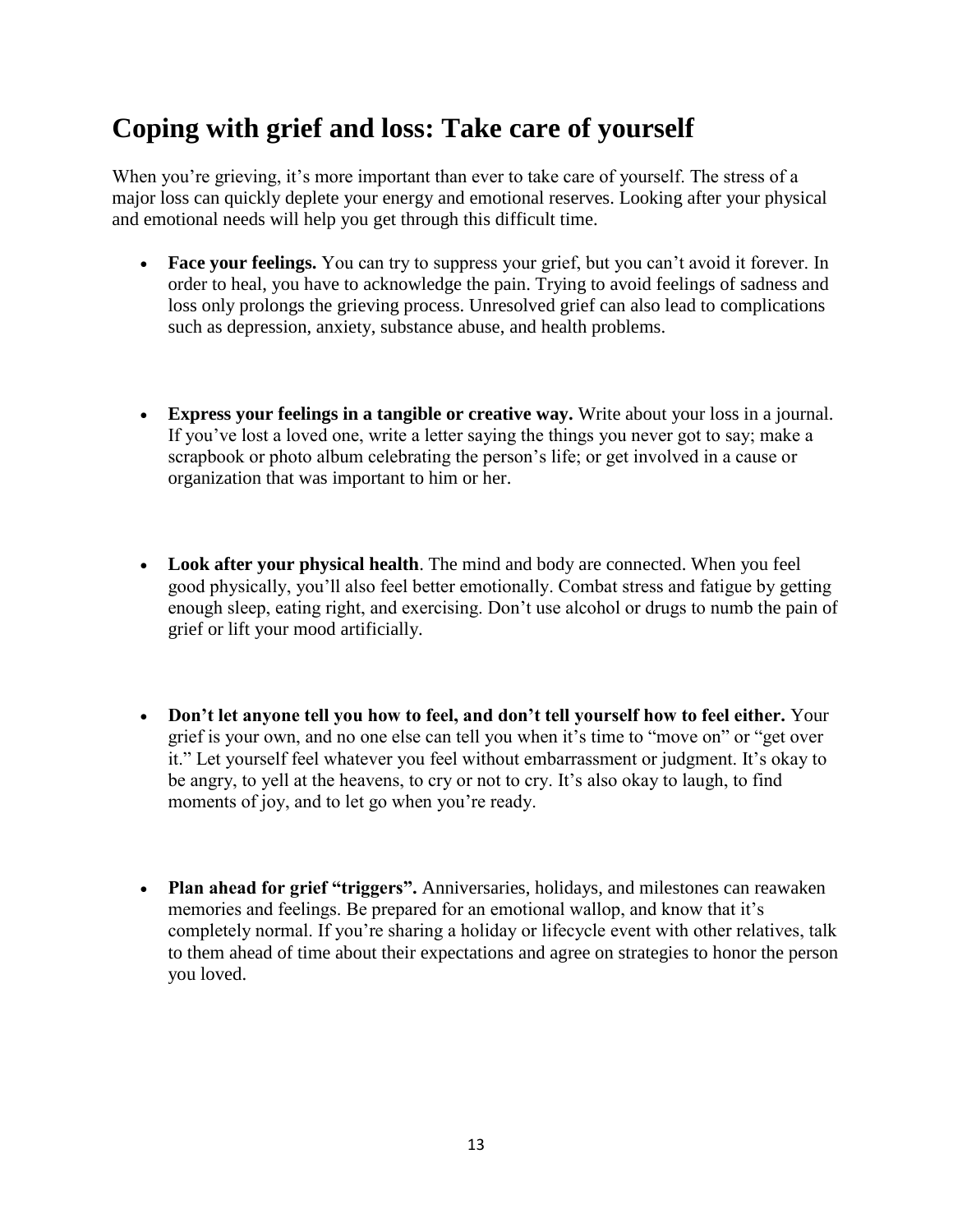### **When grief doesn't go away**

It's normal to feel sad, numb, or angry following a loss. But as time passes, these emotions should become less intense as you accept the loss and start to move forward. If you aren't feeling better over time, or your grief is getting worse, it may be a sign that your grief has developed into a more serious problem, such as complicated grief or major depression.

#### **Complicated grief**

The sadness of losing someone you love never goes away completely, but it shouldn't remain center stage. If the pain of the loss is so constant and severe that it keeps you from resuming your life, you may be suffering from a condition known as *complicated grief*. Complicated grief is like being stuck in an intense state of mourning. You may have trouble accepting the death long after it has occurred or be so preoccupied with the person who died that it disrupts your daily routine and undermines your other relationships.

Symptoms of complicated grief include:

- Intense longing and yearning for the deceased
- Intrusive thoughts or images of your loved one
- Denial of the death or sense of disbelief
- Imagining that your loved one is alive
- Searching for the person in familiar places
- Avoiding things that remind you of your loved one
- Extreme anger or bitterness over the loss
- Feeling that life is empty or meaningless

#### **The difference between grief and depression**

Distinguishing between grief and clinical depression isn't always easy, since they share many symptoms. However, there are ways to tell the difference. Remember, grief is a roller coaster. It involves a wide variety of emotions and a mix of good and bad days. Even when you're in the middle of the grieving process, you will have moments of pleasure or happiness. With depression, on the other hand, the feelings of emptiness and despair are constant.

Other symptoms that suggest depression, not just grief:

- Intense, pervasive sense of guilt.
- Thoughts of suicide or a preoccupation with dying.
- Feelings of hopelessness or worthlessness.
- Slow speech and body movements
- Inability to function at work, home, and/or school.
- Seeing or hearing things that aren't there.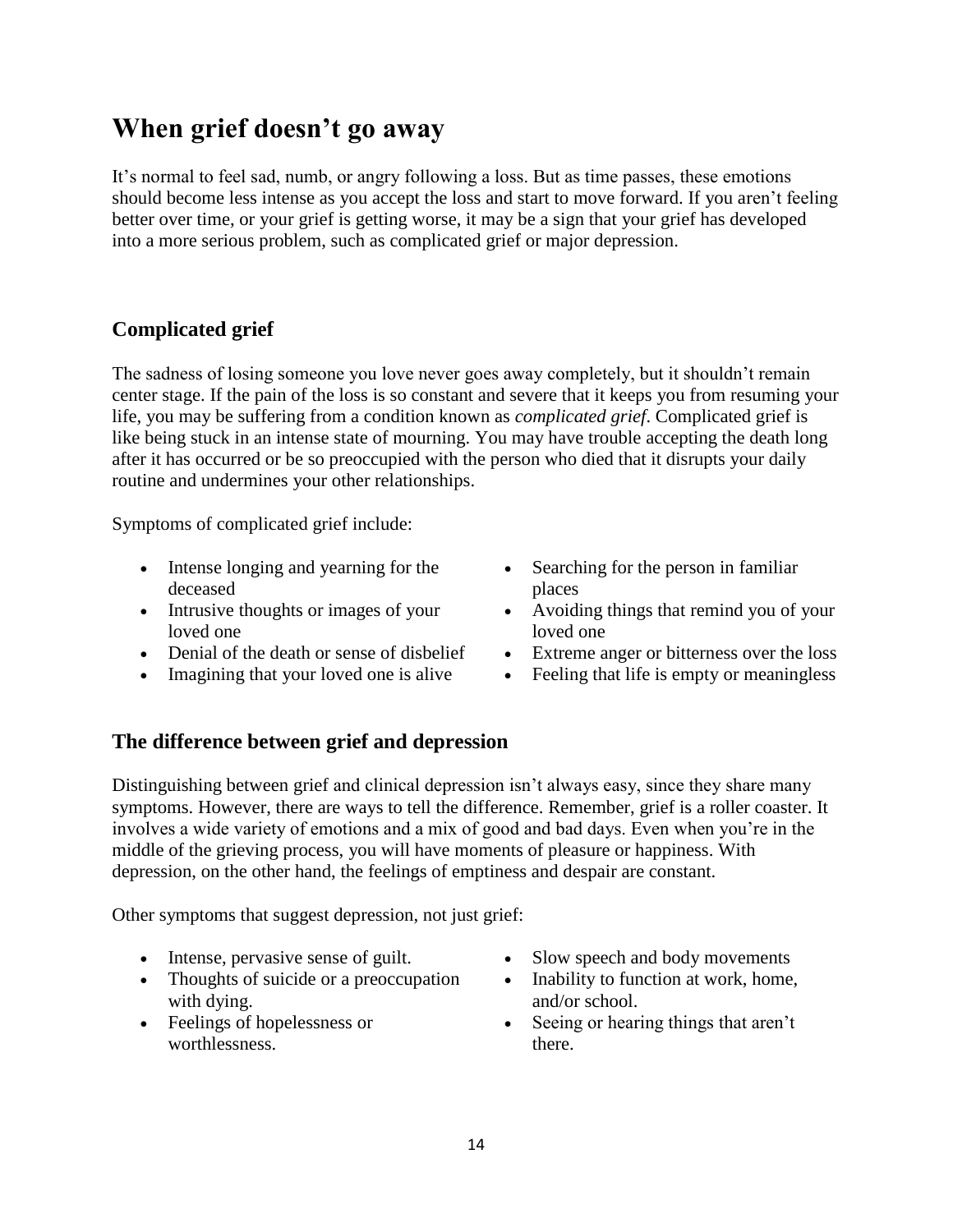### **Can antidepressants help grief?**

As a general rule, normal grief does not warrant the use of antidepressants. While medication may relieve some of the symptoms of grief, it cannot treat the cause, which is the loss itself. Furthermore, by numbing the pain that must be worked through eventually, antidepressants delay the mourning process.

### **When to seek professional help for grief**

If you recognize any of the above symptoms of complicated grief or clinical depression, talk to a mental health professional right away. Left untreated, complicated grief and depression can lead to significant emotional damage, life-threatening health problems, and even suicide. But treatment can help you get better.

Contact a grief counselor or professional therapist if you:

- Feel like life isn't worth living
- Wish you had died with your loved one
- Blame yourself for the loss or for failing to prevent it
- Feel numb and disconnected from others for more than a few weeks
- Are having difficulty trusting others since your loss
- Are unable to perform your normal daily activities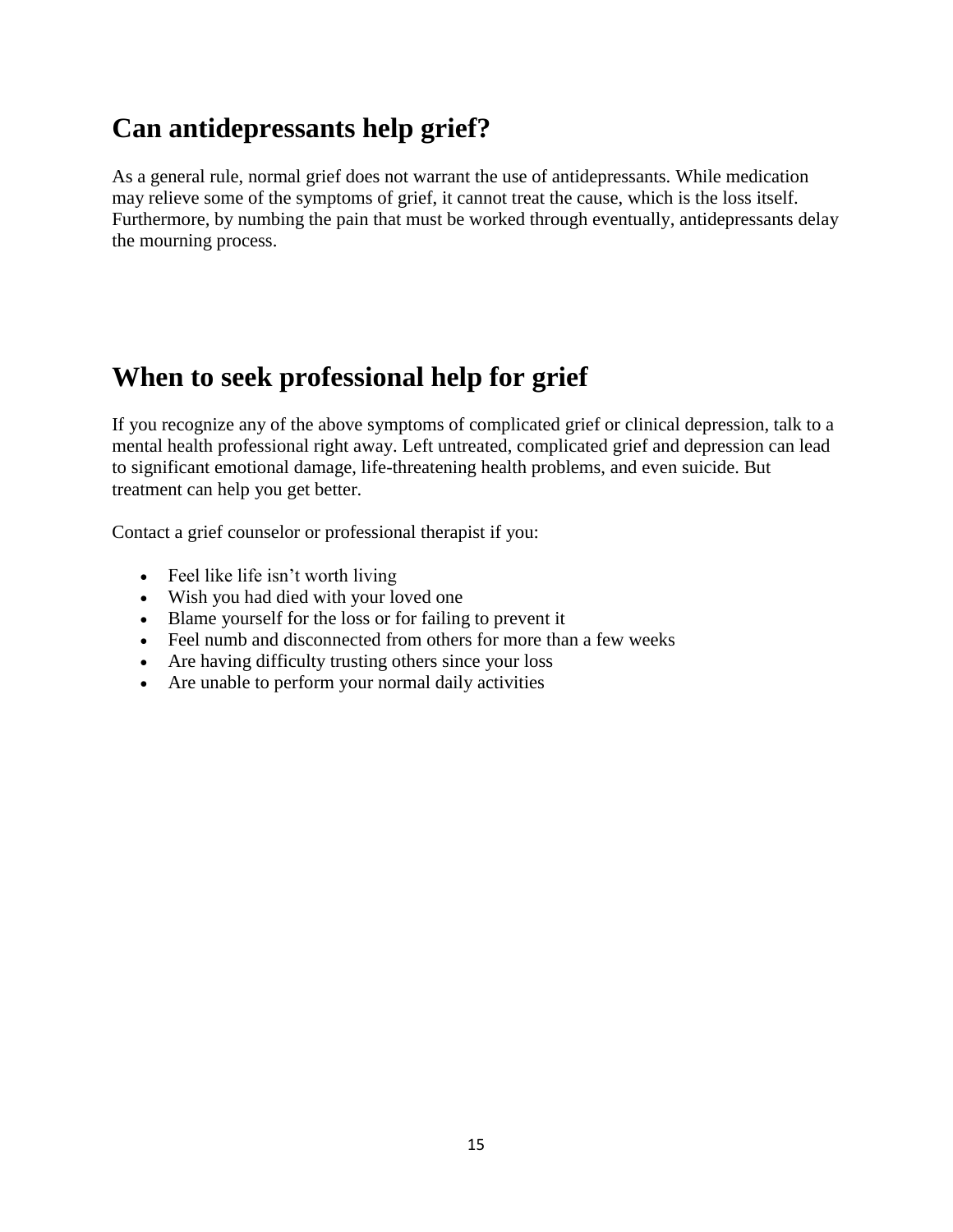### **Helping Others through Grief, Loss, and Bereavement**

It can be tough to know what to say or do when someone you care about is grieving. It's common to feel helpless, awkward, or unsure. You may be afraid of intruding, saying the wrong thing, or making the person feel even worse. Or maybe you feel there's little you can do to make things better.

While you can't take away the pain of the loss, you *can* provide much-needed comfort and support. There are many ways to help a grieving friend or family member, starting with letting the person know you care.

#### **What you need to know about bereavement and grief**

The death of a loved one is one of life's most difficult experiences. The bereaved struggle with many intense and frightening emotions, including depression, anger, and guilt. Often, they feel isolated and alone in their grief. Having someone to lean on can help them through the grieving process.

Don't let discomfort prevent you from reaching out to someone who is grieving. Now, more than ever, your support is needed. You might not know exactly what to say or what to do, but that's okay. You don't need to have answers or give advice. The most important thing you can do for a grieving person is to simply be there. Your support and caring presence will help them cope with the pain and begin to heal.

#### **Understanding the bereavement process**

The better your understanding of grief and how it is healed, the better equipped you'll be to help a bereaved friend or family member:

- **There is no right or wrong way to grieve.** Grief does not unfold in orderly, predictable stages. It is an emotional rollercoaster, with unpredictable highs, lows, and setbacks. Everyone grieves differently, so avoid telling the bereaved what they "should" be feeling or doing.
- **Grief may involve extreme emotions and behaviors.** Feelings of guilt, anger, despair, and fear are common. A grieving person may yell to the heavens, obsess about the death, lash out at loved ones, or cry for hours on end. The bereaved need reassurance that what they're feeling is normal. Don't judge them or take their grief reactions personally.
- **There is no set timetable for grieving.** For many people, recovery after bereavement takes 18 to 24 months, but for others, the grieving process may be longer or shorter. Don't pressure the bereaved to move on or make them feel like they've been grieving too long. This can actually slow their healing.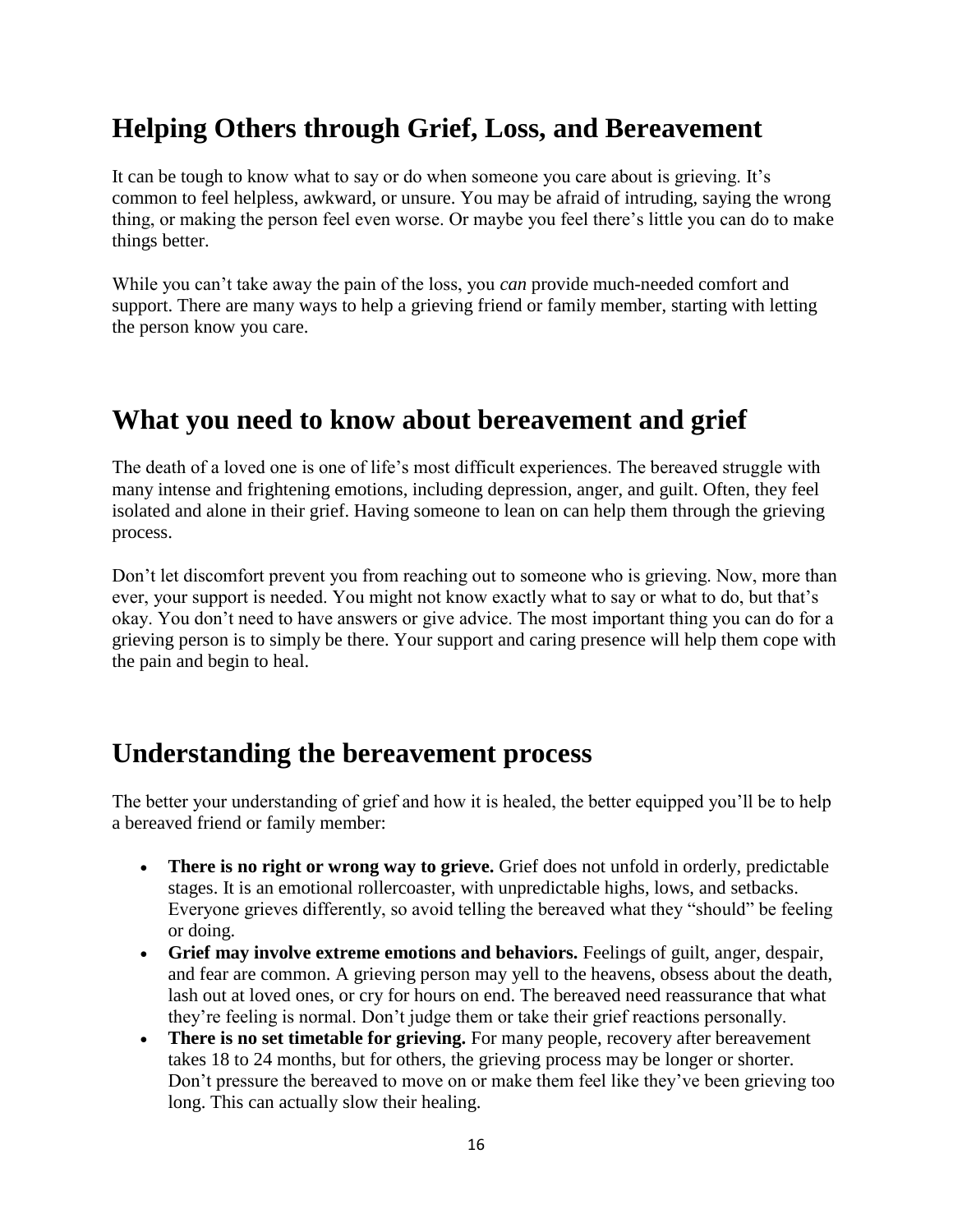### **What to say to someone who has lost a loved one**

It is common to feel awkward when trying to comfort someone who is grieving. Many people do not know what to say or do. The following are suggestions to use as a guide.

- Acknowledge the situation. Example: "I heard that your died." Use the word "died" That will show that you are more open to talk about how the person really feels.
- Express your concern. Example: "I'm sorry to hear that this happened to you."
- Be genuine in your communication and don't hide your feelings. Example: "I'm not sure what to say, but I want you to know I care."
- Offer your support. Example: "Tell me what I can do for you."
- Ask how he or she feels, and don't assume you know how the bereaved person feels on any given day.

### **Helping a grieving person: Listen with compassion**

Almost everyone worries about what to say to people who are grieving. But knowing how to listen is much more important. Oftentimes, well-meaning people avoid talking about the death or mentioning the deceased person. However, the bereaved need to feel that their loss is acknowledged, it's not too terrible to talk about, and their loved one won't be forgotten.

While you should never try to force someone to open up, it's important to let the bereaved know they have permission to talk about the loss. Talk candidly about the person who died and don't steer away from the subject if the deceased's name comes up. When it seems appropriate, ask sensitive questions – without being nosy – and then invite the grieving person to openly express his or her feelings. Try simply asking, "Do you feel like talking?"

- **Accept and acknowledge all feelings.** Let the grieving person know that it's okay to cry in front of you, to get angry, or to break down. Don't try to reason with them over how they should or shouldn't feel. The bereaved should feel free to express their feelings, without fear of judgment, argument, or criticism.
- **Be willing to sit in silence.** Don't press if the grieving person doesn't feel like talking. You can offer comfort and support with your silent presence. If you can't think of something to say, just offer eye contact, a squeeze of the hand, or a reassuring hug.
- Let the bereaved talk about how their loved one died. People who are grieving may need to tell the story over and over again, sometimes in minute detail. Be patient. Repeating the story is a way of processing and accepting the death. With each retelling, the pain lessens.
- **Offer comfort and reassurance without minimizing the loss**. Tell the bereaved that what they're feeling is okay. If you've gone through a similar loss, share your own experience if you think it would help. However, don't give unsolicited advice, claim to "know" what the person is feeling, or compare your grief to theirs.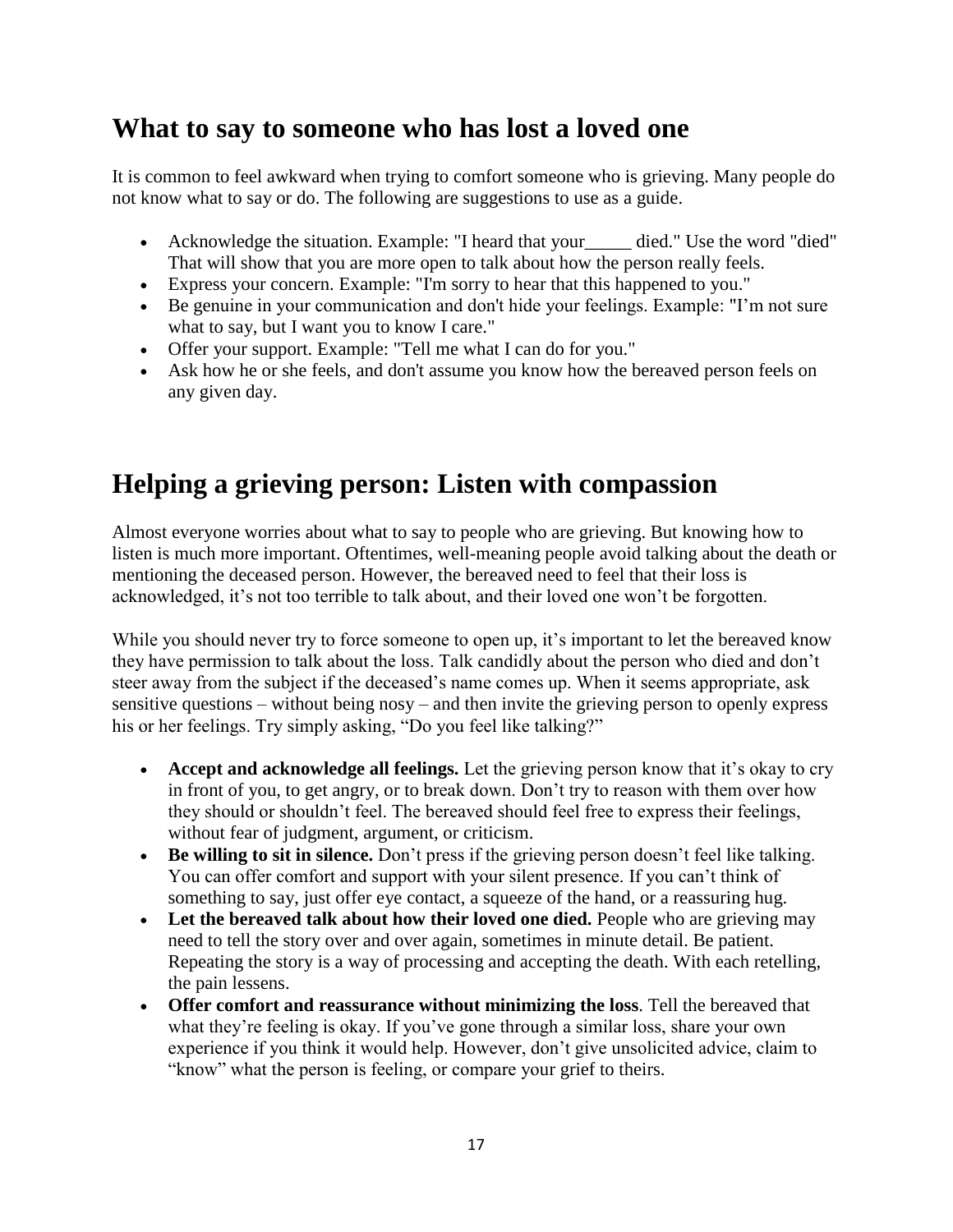### **Comments to avoid when comforting the bereaved**

- **"I know how you feel."** One can never know how another may feel. You could, instead, ask your friend to tell you how he or she feels.
- **"It's part of God's plan."** This phrase can make people angry and they often respond with, "What plan? Nobody told me about any plan."
- **"Look at what you have to be thankful for."** They know they have things to be thankful for, but right now they are not important.
- **"He's in a better place now."** The bereaved may or may not believe this. Keep your beliefs to yourself unless asked.
- **"This is behind you now; it's time to get on with your life."** Sometimes the bereaved are resistant to getting on with because they feel this means "forgetting" their loved one. In addition, moving on is easier said than done. Grief has a mind of its own and works at its own pace.
- **Statements that begin with "You should" or "You will."** These statements are too directive. Instead you could begin your comments with: "Have you thought about. . ." or "You might. . ."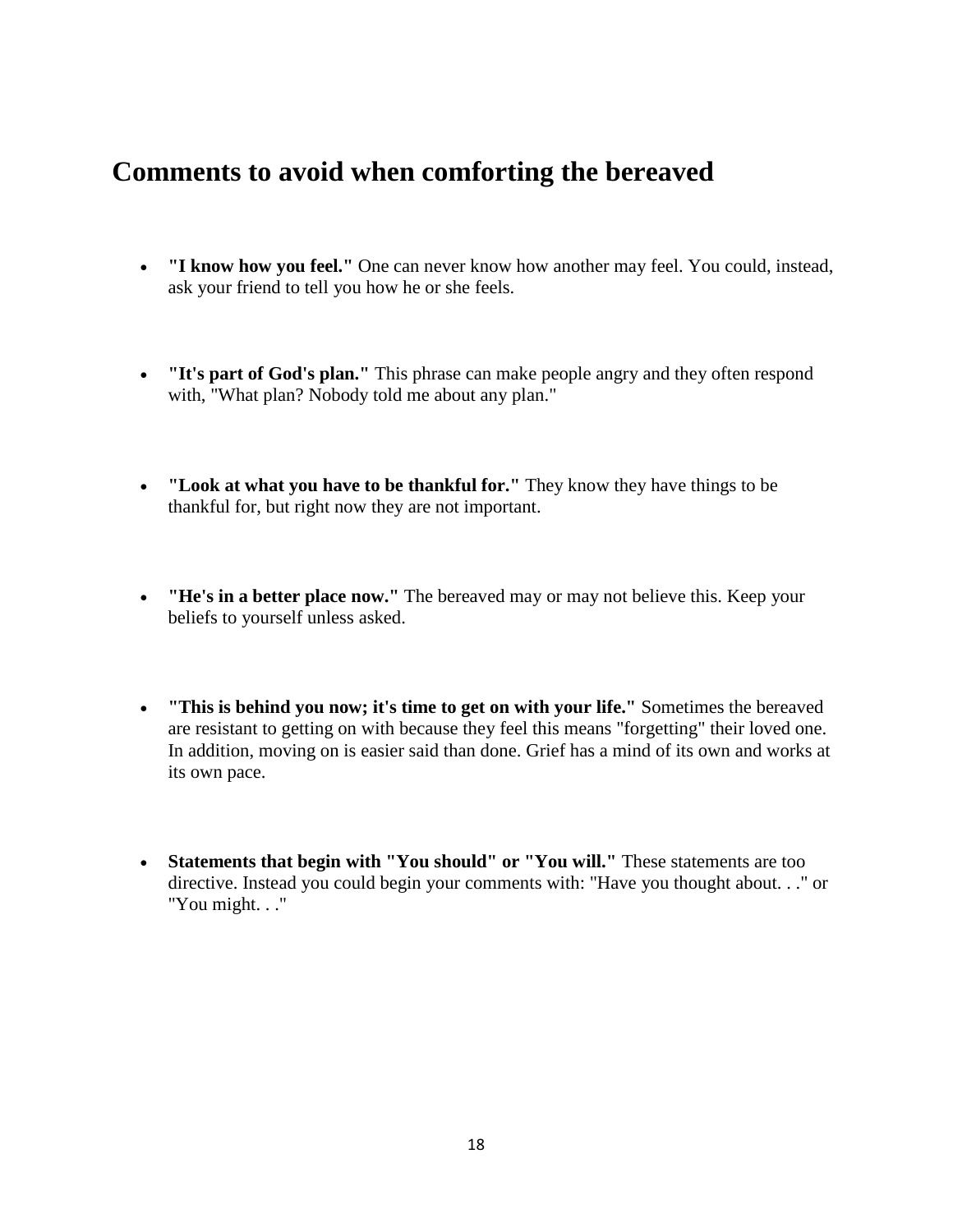### **Helping a grieving person: Offer practical assistance**

It is difficult for many grieving people to ask for help. They might feel guilty about receiving so much attention, fear being a burden, or be too depressed to reach out. You can make it easier for them by making specific suggestions – such as, "I'm going to the market this afternoon. What can I bring you from there?" or "I've made beef stew for dinner. When can I come by and bring you some?"

Consistency is very helpful, if you can manage it  $-$  being there for as long as it takes. This helps the grieving person look forward to your attentiveness without having to make the additional effort of asking again and again. You can also convey an open invitation by saying, "Let me know what I can do," which may make a grieving person feel more comfortable about asking for help. But keep in mind that the bereaved may not have the energy or motivation to call you when they need something, so it's better if you take the initiative to check in.

### **Be the one who takes the initiative**

There are many practical ways you can help a grieving person. You can offer to:

- Shop for groceries or run errands
- Drop off a casserole or other type of food
- Help with funeral arrangements
- Stay in their home to take phone calls and receive guests
- Help with insurance forms or bills
- Take care of housework, such as cleaning or laundry
- Watch their children or pick them up from school
- Drive them wherever they need to go
- Look after their pets
- Go with them to a support group meeting
- Accompany them on a walk
- Take them to lunch or a movie
- Share an enjoyable activity (game, puzzle, art project)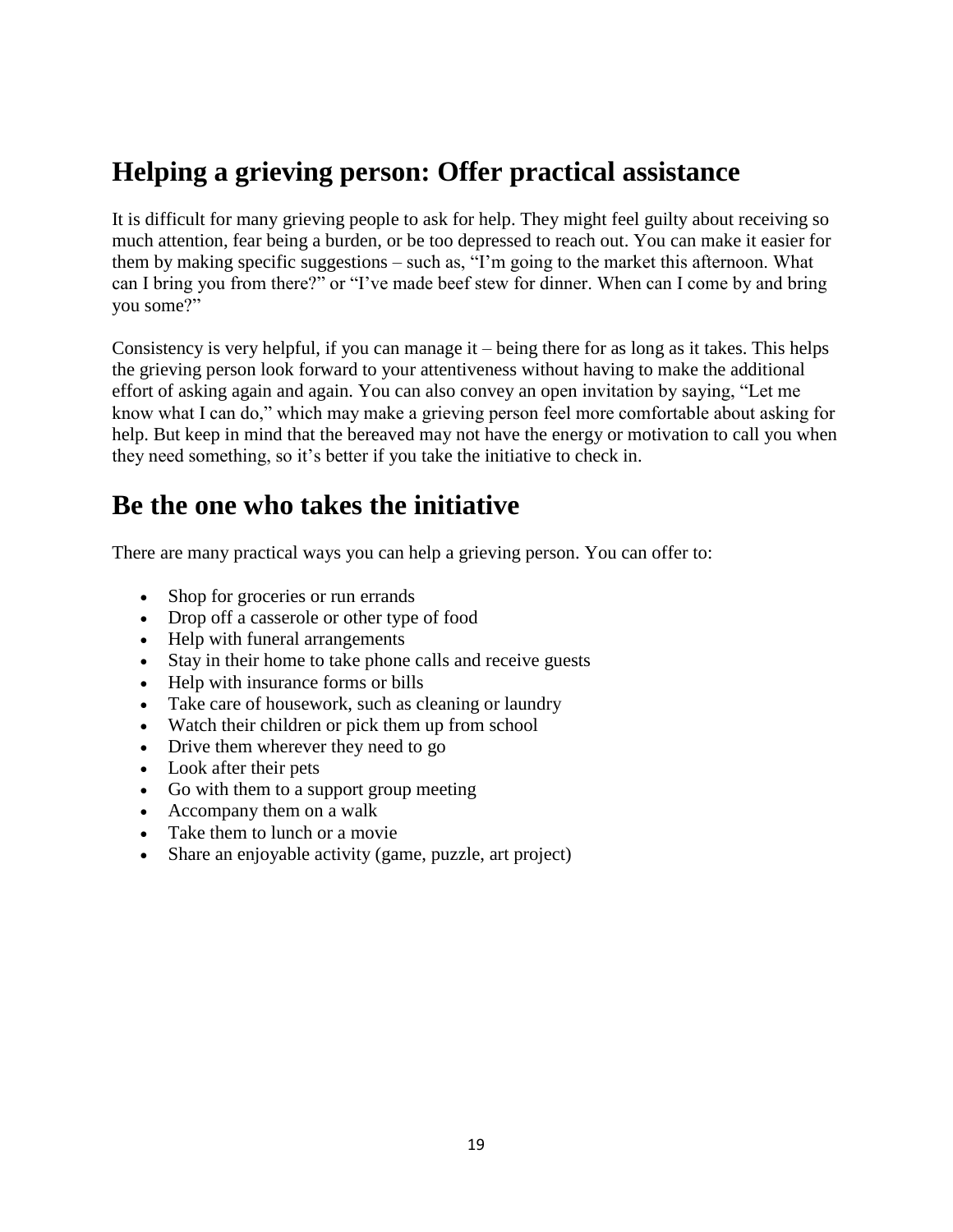### **Helping a grieving person: Provide ongoing support**

Grieving continues long after the funeral is over and the cards and flowers have stopped. The length of the grieving process varies from person to person. But in general, grief lasts much longer than most people expect. Your bereaved friend or family member may need your support for months or even years.

- **Continue your support over the long haul**. Stay in touch with the grieving person, periodically checking in, dropping by, or sending letters or cards. Your support is more valuable than ever once the funeral is over, the other mourners are gone, and the initial shock of the loss has worn off.
- **Don't make assumptions based on outward appearances**. The bereaved person may look fine on the outside, while inside he or she is suffering. Avoid saying things like "You are so strong" or "You look so well." This puts pressure on the person to keep up appearances and to hide his or her true feelings.
- The pain of bereavement may never fully heal. Be sensitive to the fact that life may never feel the same. You don't "get over" the death of a loved one. The bereaved person may learn to accept the loss. The pain may lessen in intensity over time. But the sadness may never completely go away.
- **Offer extra support on special days**. Certain times and days of the year will be particularly hard for your grieving friend or family member. Holidays, family milestones, birthdays, and anniversaries often reawaken grief. Be sensitive on these occasions. Let the bereaved person know that you're there for whatever he or she needs.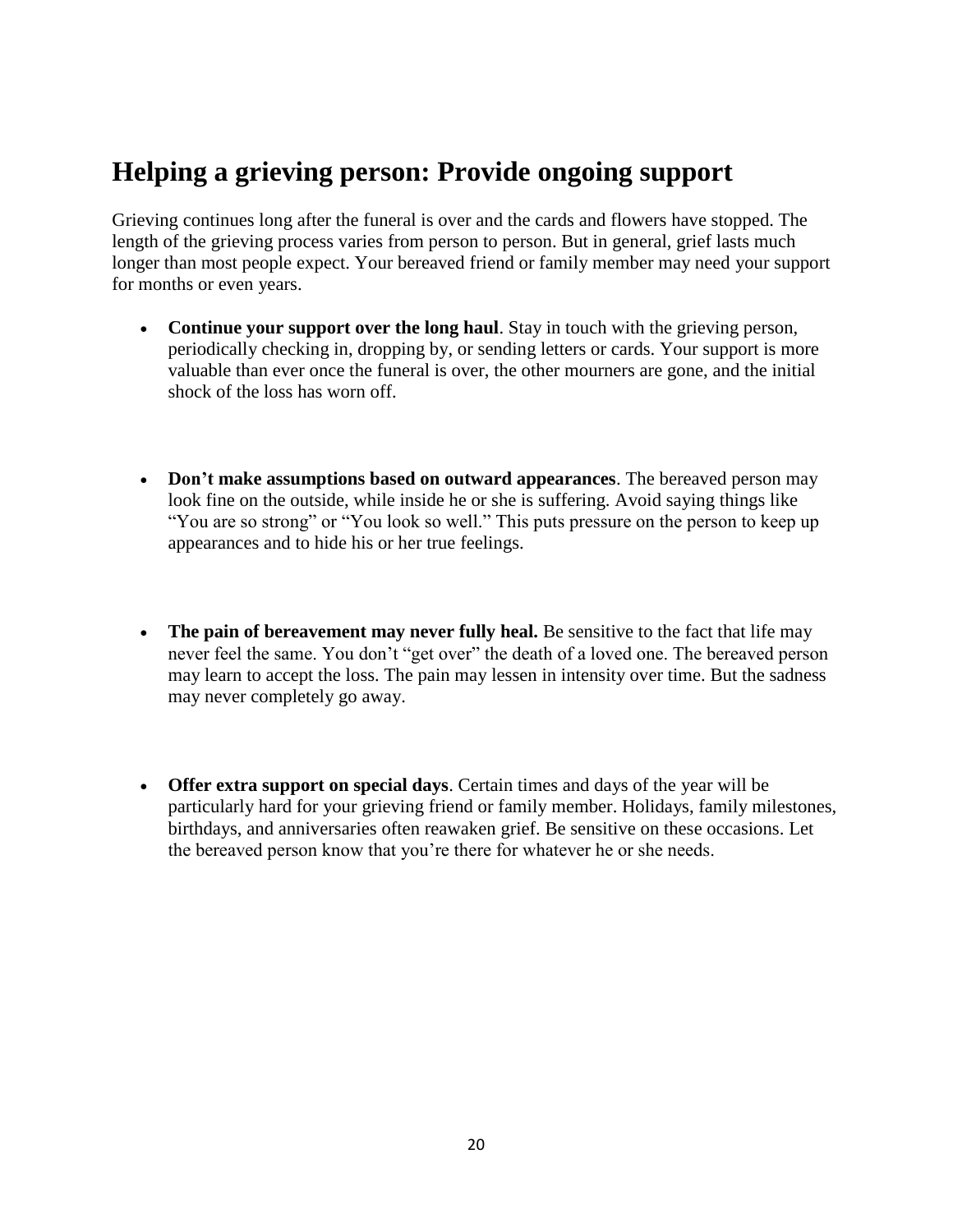## **Helping a grieving person: Watch for warning signs**

It's common for a grieving person to feel depressed, confused, disconnected from others, or like they're going crazy. But if the bereaved person's symptoms don't gradually start to fade – or they get worse with time – this may be a sign that normal grief has evolved into a more serious problem, such as clinical depression.

Encourage the grieving person to seek professional help if you observe any of the following warning signs after the initial grieving period – especially if it's been over two months since the death.

- Difficulty functioning in daily life
- Extreme focus on the death
- Excessive bitterness, anger, or guilt
- Neglecting personal hygiene
- Alcohol or drug abuse
- Inability to enjoy life
- Hallucinations
- Withdrawing from others
- Constant feelings of hopelessness
- Talking about dying or suicide

It can be tricky to bring up your concerns to the bereaved person. You don't want to perceived as invasive. Instead of telling the person what to do, try stating your own feelings: "*I am troubled by the fact that you aren't sleeping – perhaps you should look into getting help.*"

#### **Take talk of suicide very seriously**

If a grieving friend or family member talks about suicide, get professional help right away. IN A LIFE-THREATENING EMERGENCY, CALL 911.